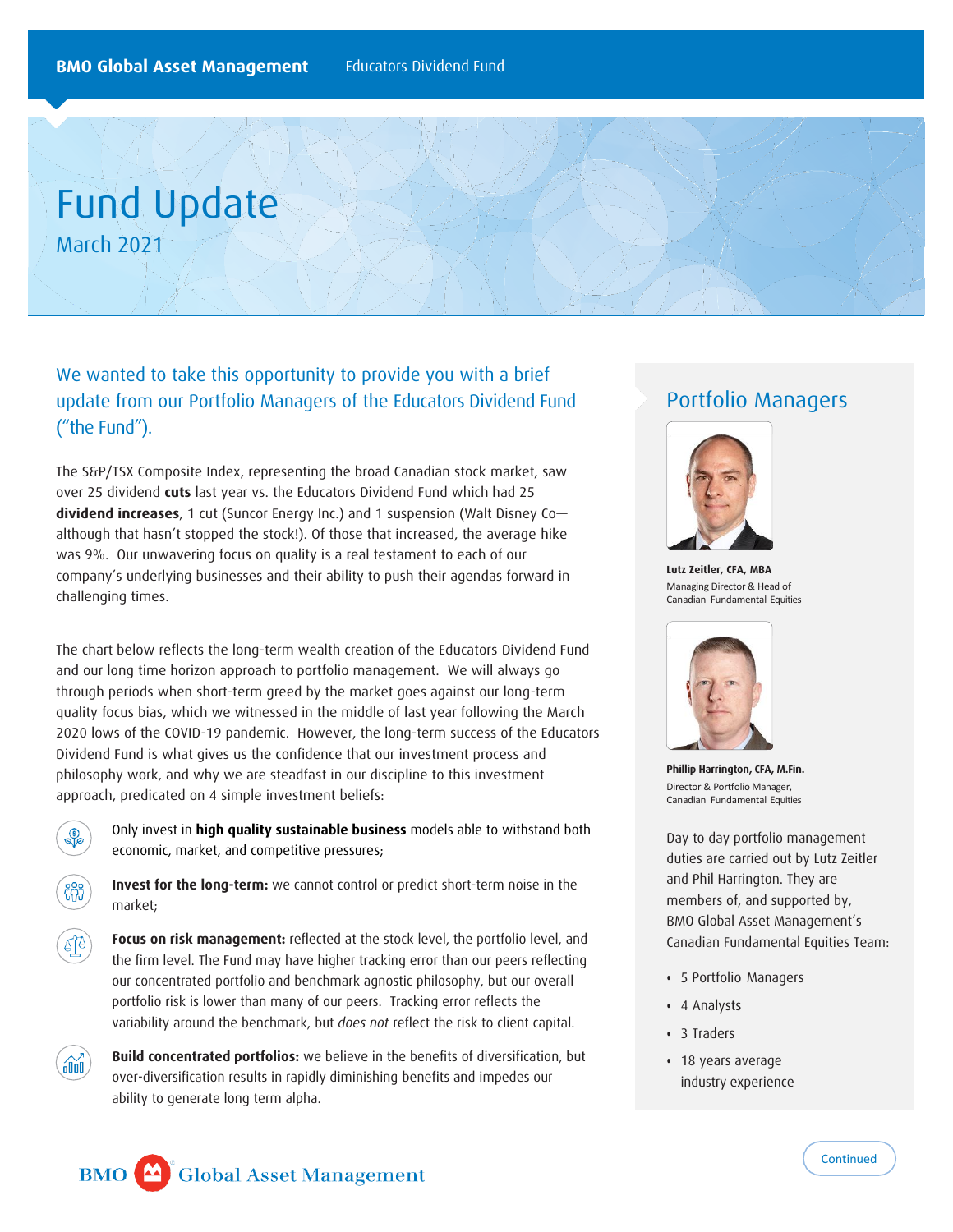

Long-term outperformance of the Educators Dividend Fund against its benchmark, the S&P/TSX 60 Index:

\*JH165 represents the Educators Dividend Fund. Source: Bloomberg and BMO Global Asset Management as of March 18, 2021.

Below are the top 10 stocks in the Fund by active weight and a reflection of our four investment beliefs described above:

|                | <b>Top Active</b><br><b>Stock Positions</b>        | Why we have conviction in the stock:                                                                                                                                                                                                                                                                                                  |
|----------------|----------------------------------------------------|---------------------------------------------------------------------------------------------------------------------------------------------------------------------------------------------------------------------------------------------------------------------------------------------------------------------------------------|
| $\mathbf{1}$   | Microsoft Corp.                                    | world's largest software company, oligopoly, 'must have' products/services, high recurring revenues,<br>transforming its business to leverage cloud, growing markets and share, highly profitable, free cash flow<br>generative, no debt, high cash balance, selective M&A, innovation leadership                                     |
| 2              | <b>Brookfield</b><br>Infrastructure<br>Partners LP | leading global infrastructure owner, one-of-a-kind investment, pension like assets, Brookfield Asset<br>Management (parent company) sponsorship, global scale, 95% regulated, above average dividend<br>grower, active recycling, well capitalized for M&A, disciplined with its growth strategy, lower rates to<br>benefit generally |
| $\overline{3}$ | Intact Financial<br>Corp.                          | leading P&C insurance player in Canada, resilient, high quality, operationally strong, hard markets seeing<br>top line growth, superior market power, cash flowing business, consolidator, defensive, above average<br>dividend grower, recent ASA acquisition transformative                                                         |
| $\overline{4}$ | JPMorgan Chase<br>& Co.                            | global leader in financial services, best in class offerings, leadership in all verticals, brand and scale are<br>differentiators, innovator, strong focus on capital and balance sheet, above average earnings growth, cost<br>focus, high dividend growth                                                                           |
| 5              | Visa Inc.-Class A                                  | world's largest payment network, oligopoly, strong economic moats, network effects, innovator, high<br>returning business, long term secular tailwinds, plenty of organic growth opportunities, high dividend<br>growth                                                                                                               |
| 6              | Texas<br>Instruments Inc.                          | leading semiconductor designer, dominant market share, share gainer, innovator, diversified with over<br>100k clients, big focus on capital return, capital recycling, zero debt, big cash balance, consolidator,<br>exposure to forward tech themes such as digital car, robotics, factory automation, IoT ('Internet of Things')    |